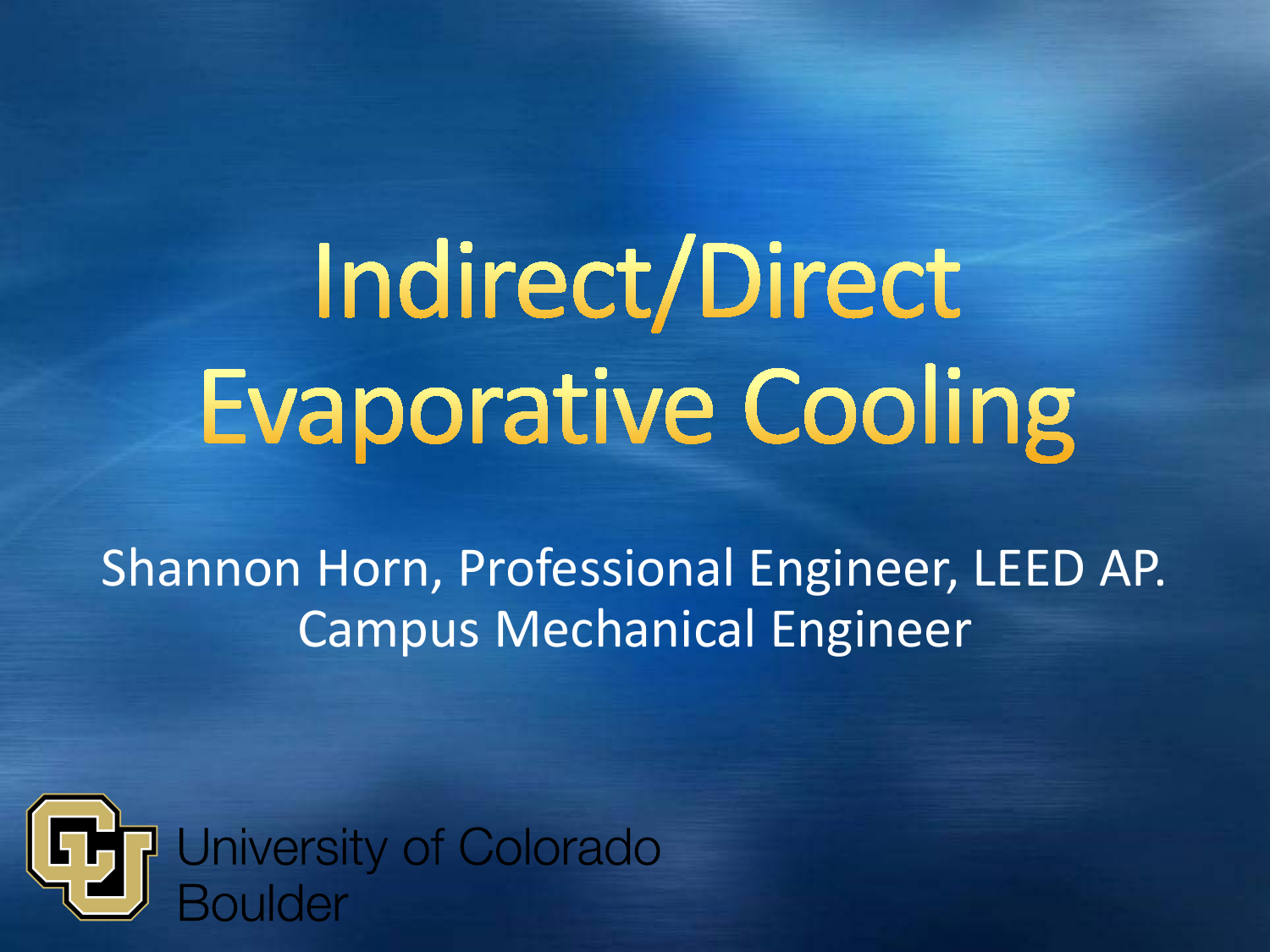### **Colorado's Climate**

- The Colorado Front Range is semi-arid, high-desert.
	- 85 o F average high temperatures in summer
	- Average (pm) humidity = 40%



- There are only approximately 15 days a year where humidity levels are too high for evaporative cooling.
- These 15 days typically occur when students are not in semester and staff office attire can be relaxed.
- Due to the above factors, outside air, indirect/direct evaporative cooling is an ideal mode of cooling providing 98% of the buildings cooling needs with reduced energy and a minimal carbon footprint.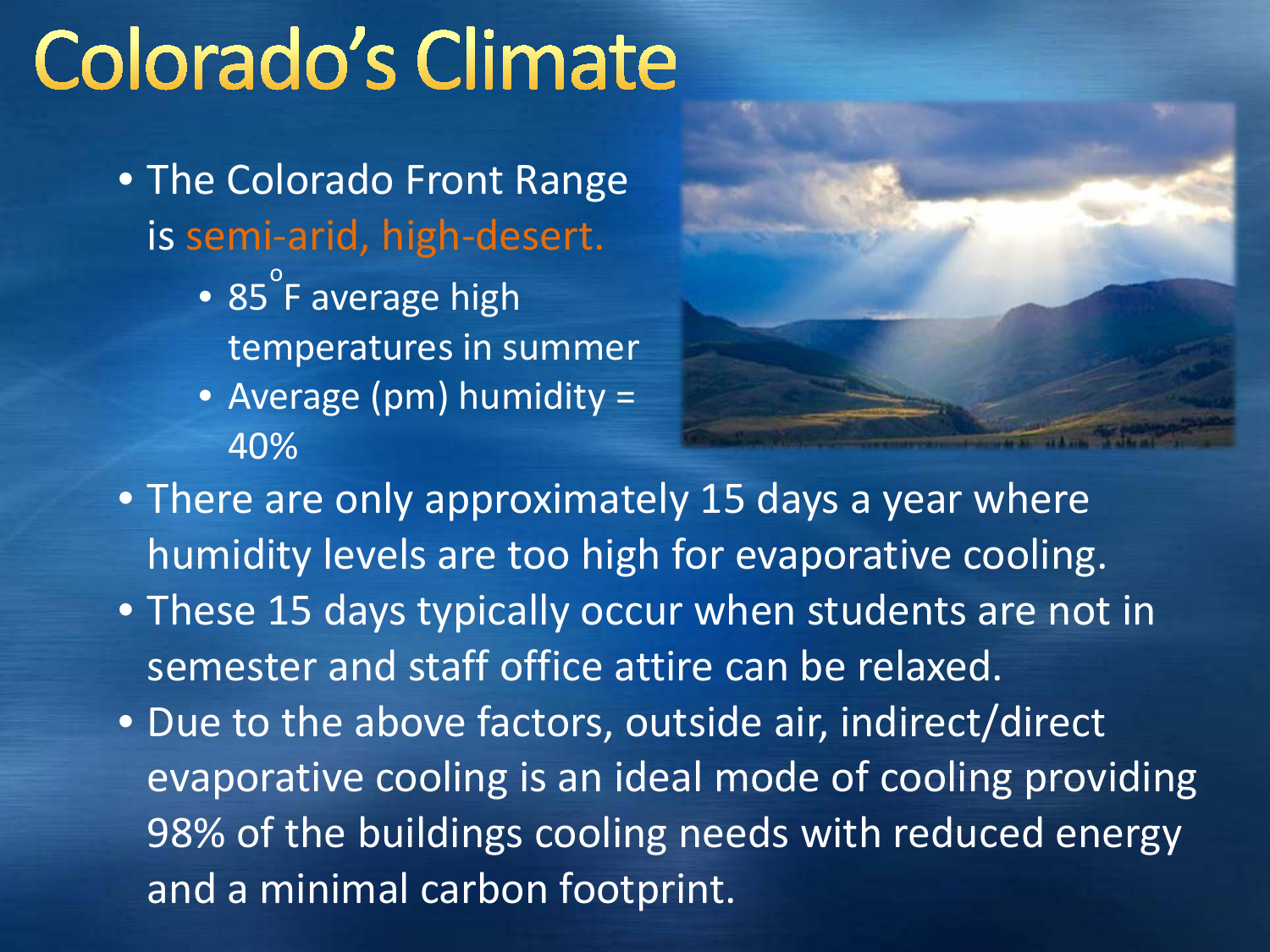## **A Typical Building's Cooling**

- Chilled water is made from electrically/compressor driven equipment (similar to a/c in your car but on a larger scale).
- Chilled water is distributed to air distribution equipment which blows approximately



55 to 65 degree air throughout the building (like the fan in your car blowing the cold air onto you).

- The chiller is essentially the heart of the building pumping chilled water to the air handling units.
- The air handling units are essentially the lungs of the building breathing and cooling the body through respiration.

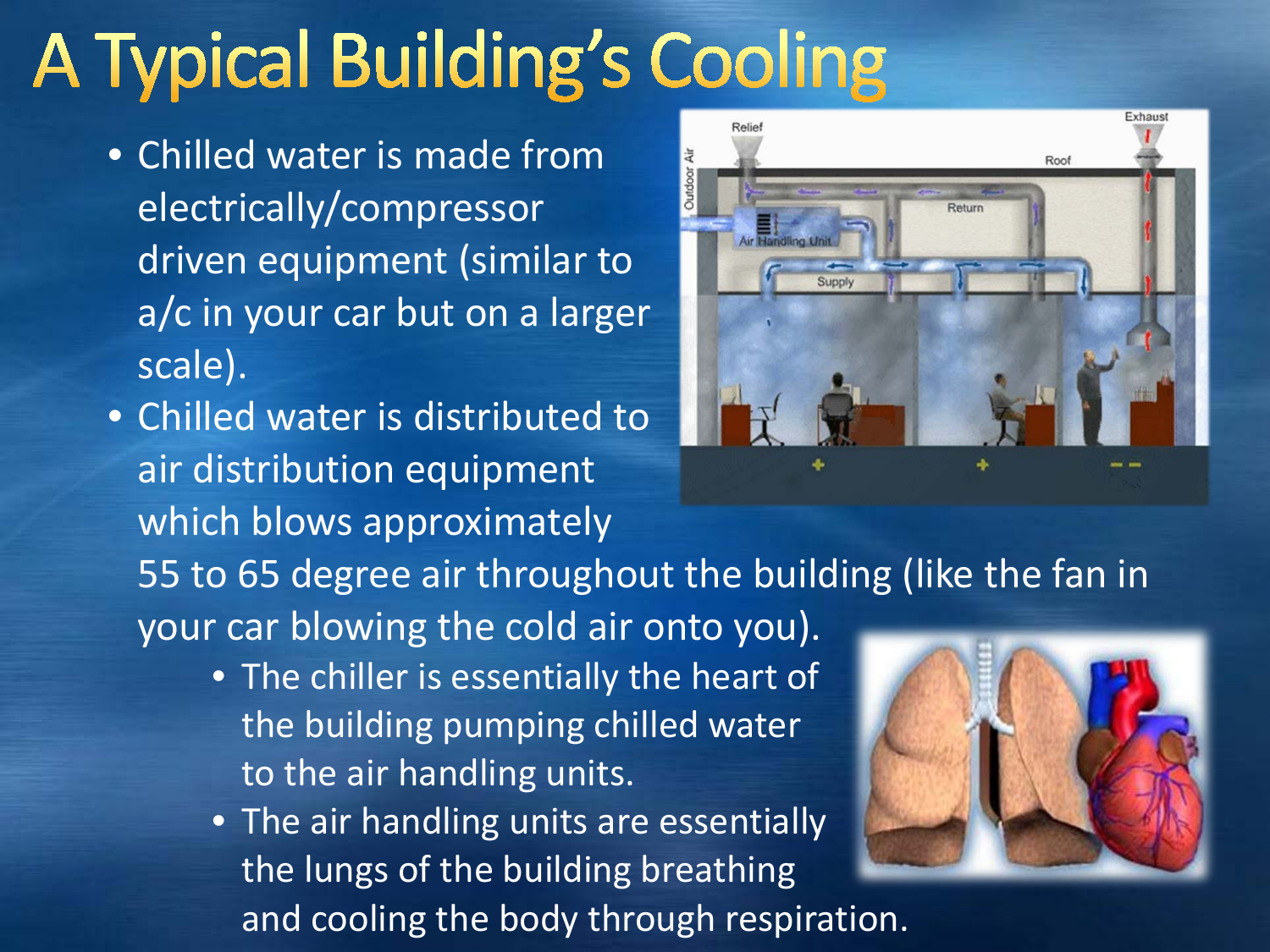# **Outside Air Economizer**

- About 80% of the cooling season the air outside the building is sufficient to cool the building.
- We use the outside air to cool the building when 65˚F or less.
- Similar to a person breathing heavily after exercise to cool their body, but not sweating yet.

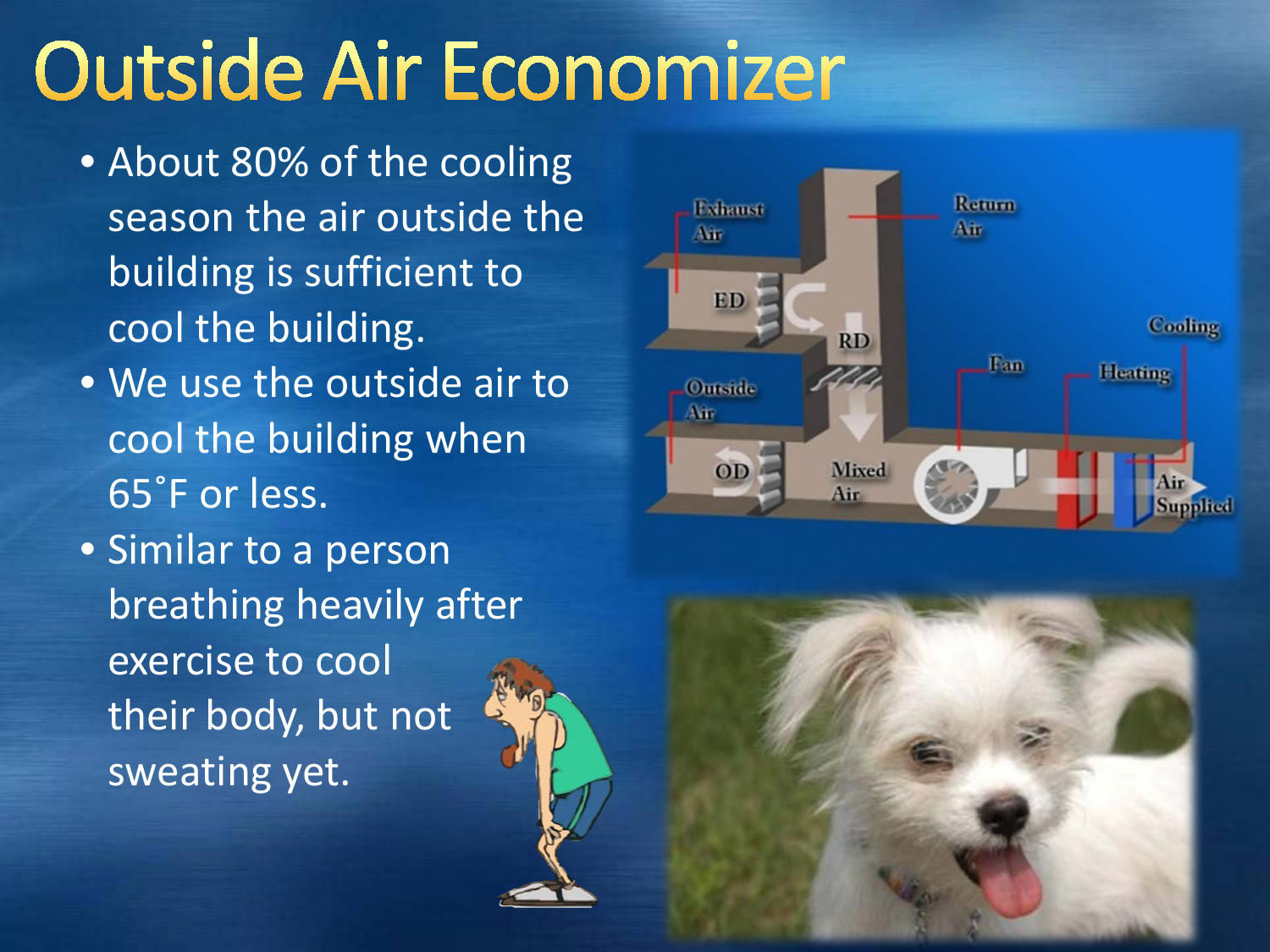### What is Evaporative Cooling?

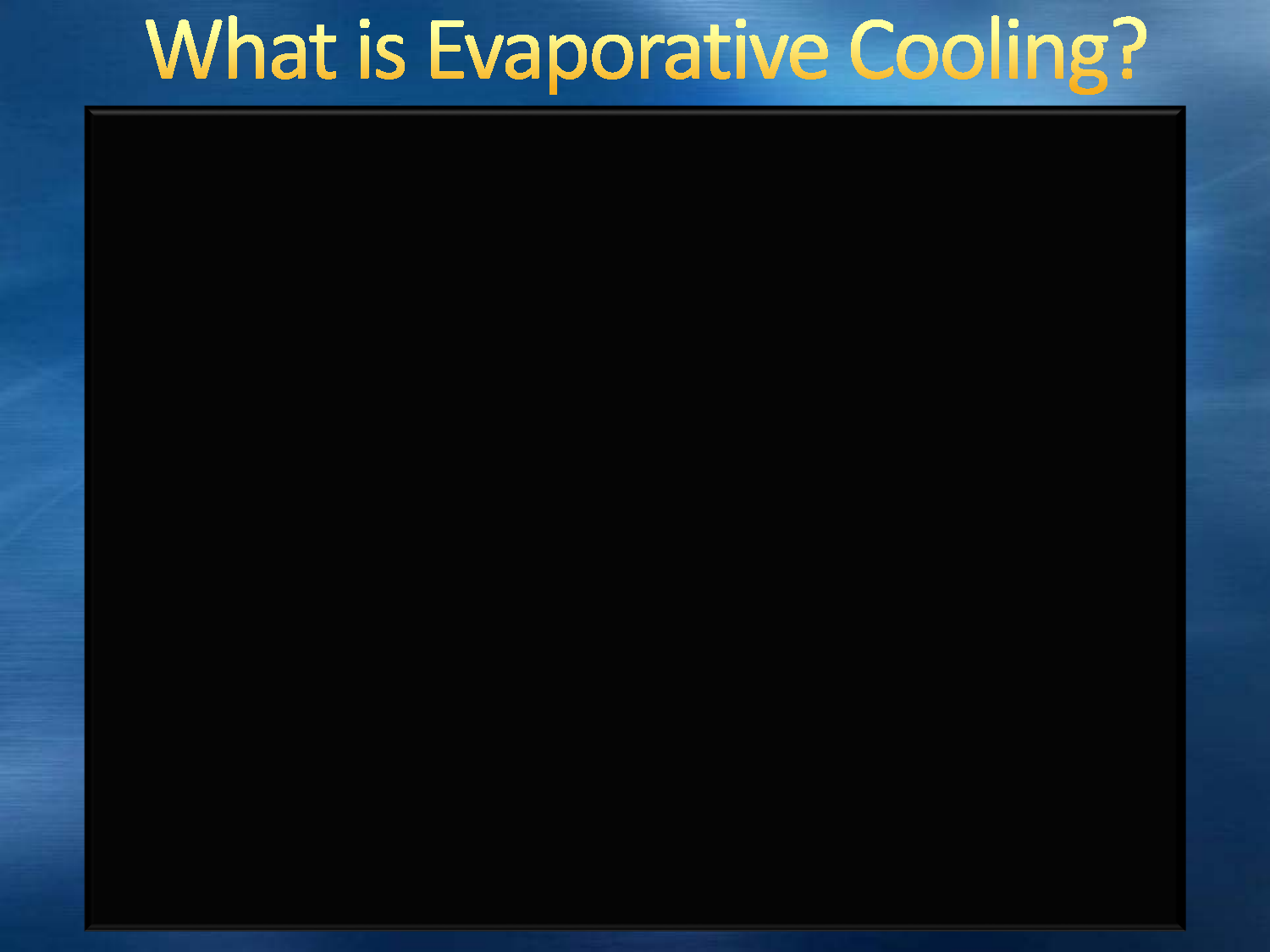## **Evaporative Cooling**

- Evaporative cooling works by employing water's capacity to absorb heat.
- •Water absorbs the air's heat and vaporizes. When the water vaporizes the air is cooler.





- Analogies:
	- o Similar to a person jumping into a pool and cooled once out due to water evaporating on the skin.

• This will achieve the next 15% of the cooling for the building...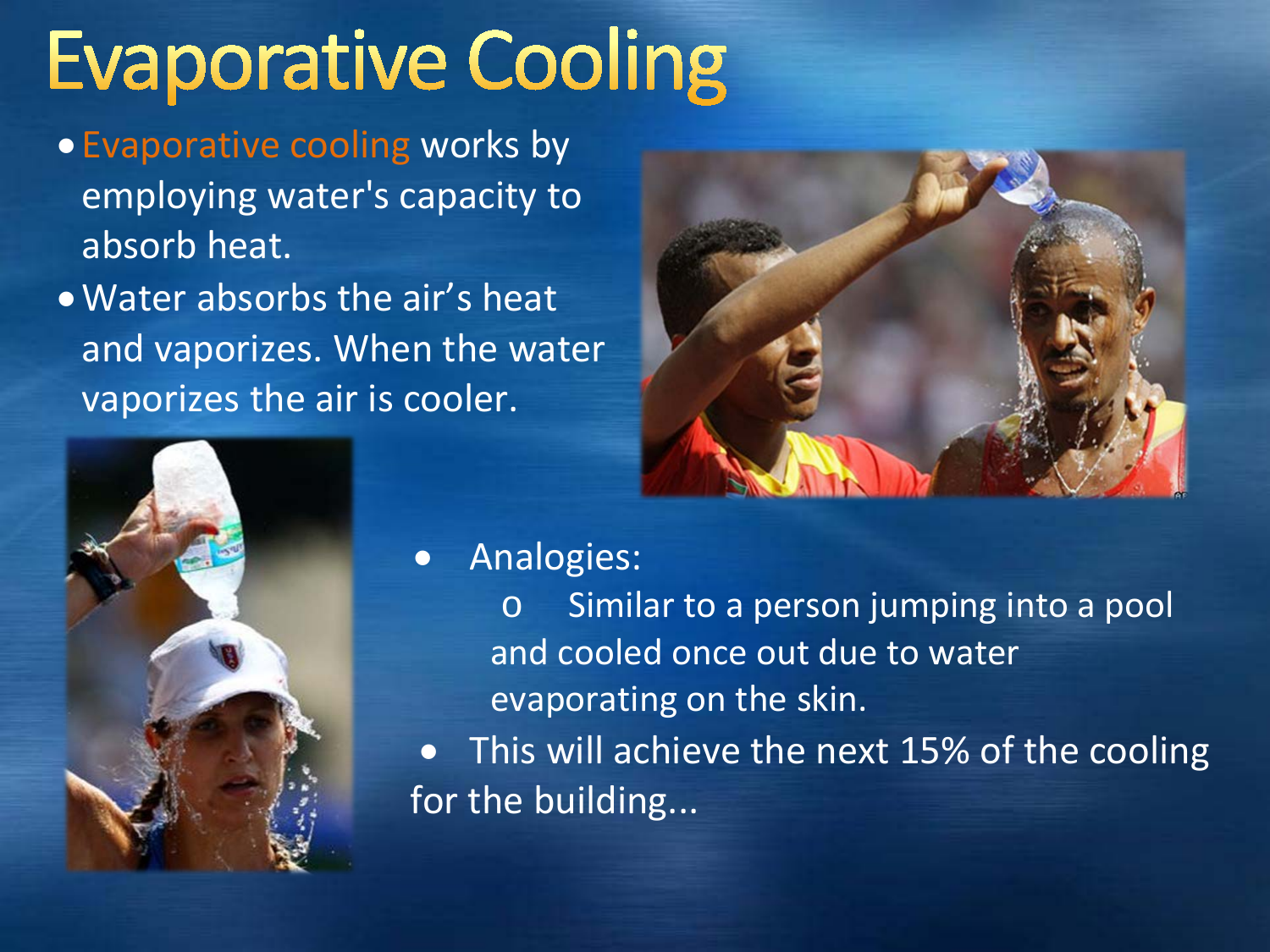### **Direct Evaporative Cooling**

• Direct evaporative coolers blow hot, dry air through pads soaked in cold, circulating water.

#### **How EVAPORATIVE COOLING works**



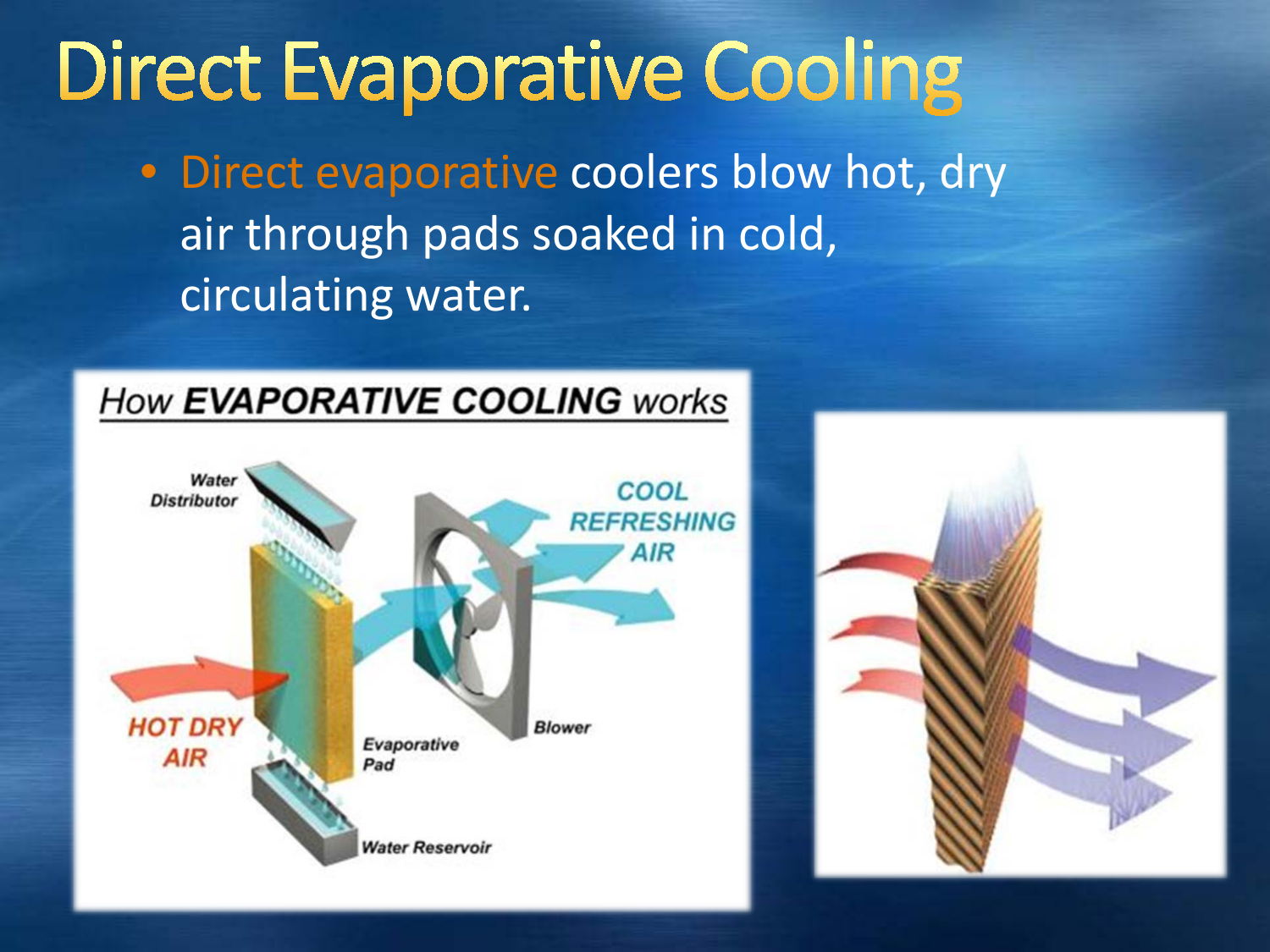## **Indirect Evaporative Cooling**

- With indirect evaporative cooling a heat exchanger is used to remove heat from the air.
	- The air and the water never touch, so there is no increase in air moisture.
- This mode is analogous to a overheated person drinking a cold beverage, the circulation system acts like the heat exchanger with the rest of the body.
- This achieves the last 3% of cooling for the building.



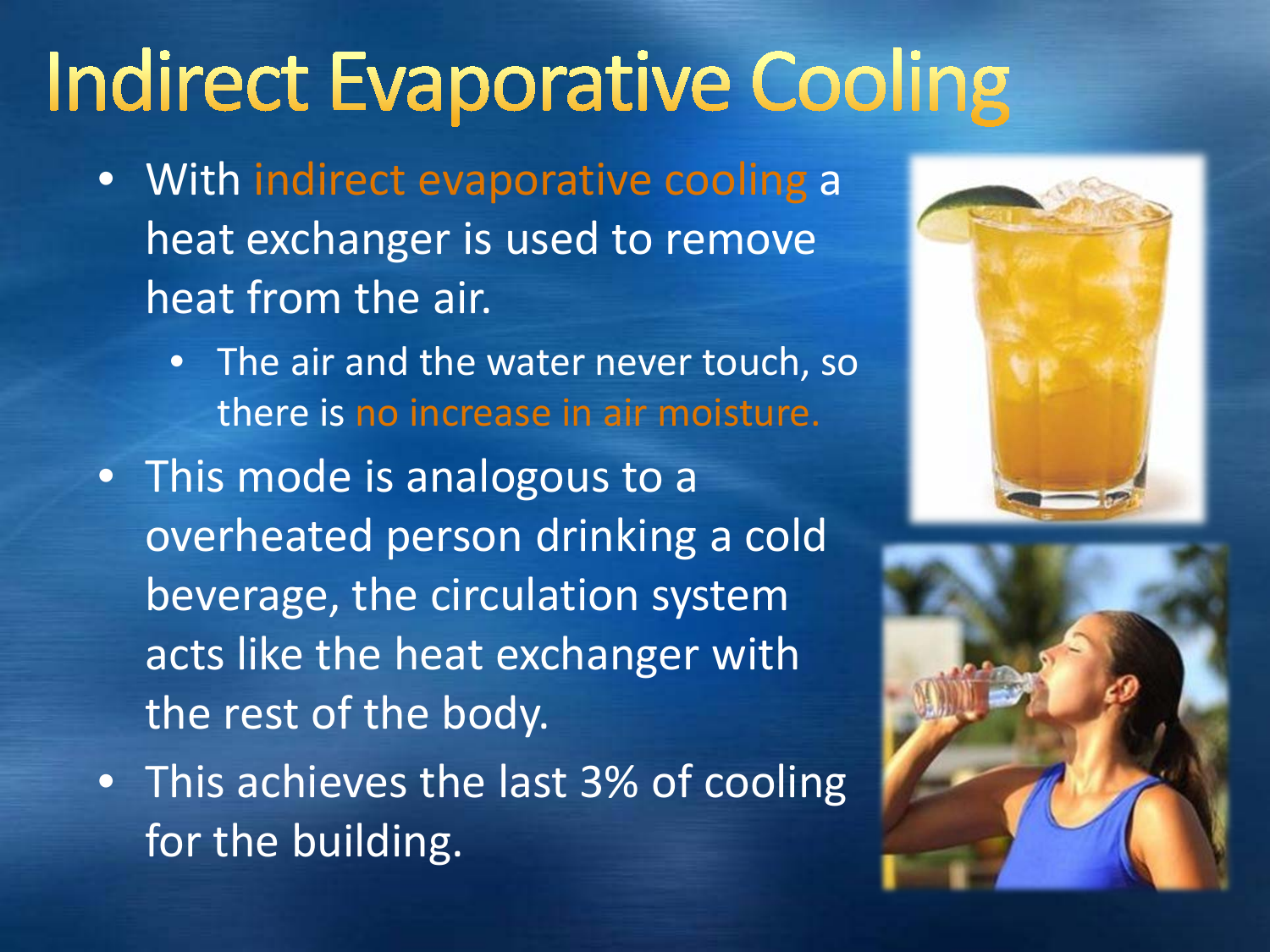### **Outside Air Economizer/Indirect/Direct Evaporative Cooling Staging**

- Staging of outside air economizer Indirect/Direct evaporative cooling produces a comfortable environment.
	- First, warm air is pre-cooled **indirectly** without adding humidity (by passing inside a heat exchanger that is cooled by evaporation on the outside).
	- In the **direct** stage, the precooled air passes through a water-soaked pad and picks up humidity as it cools.

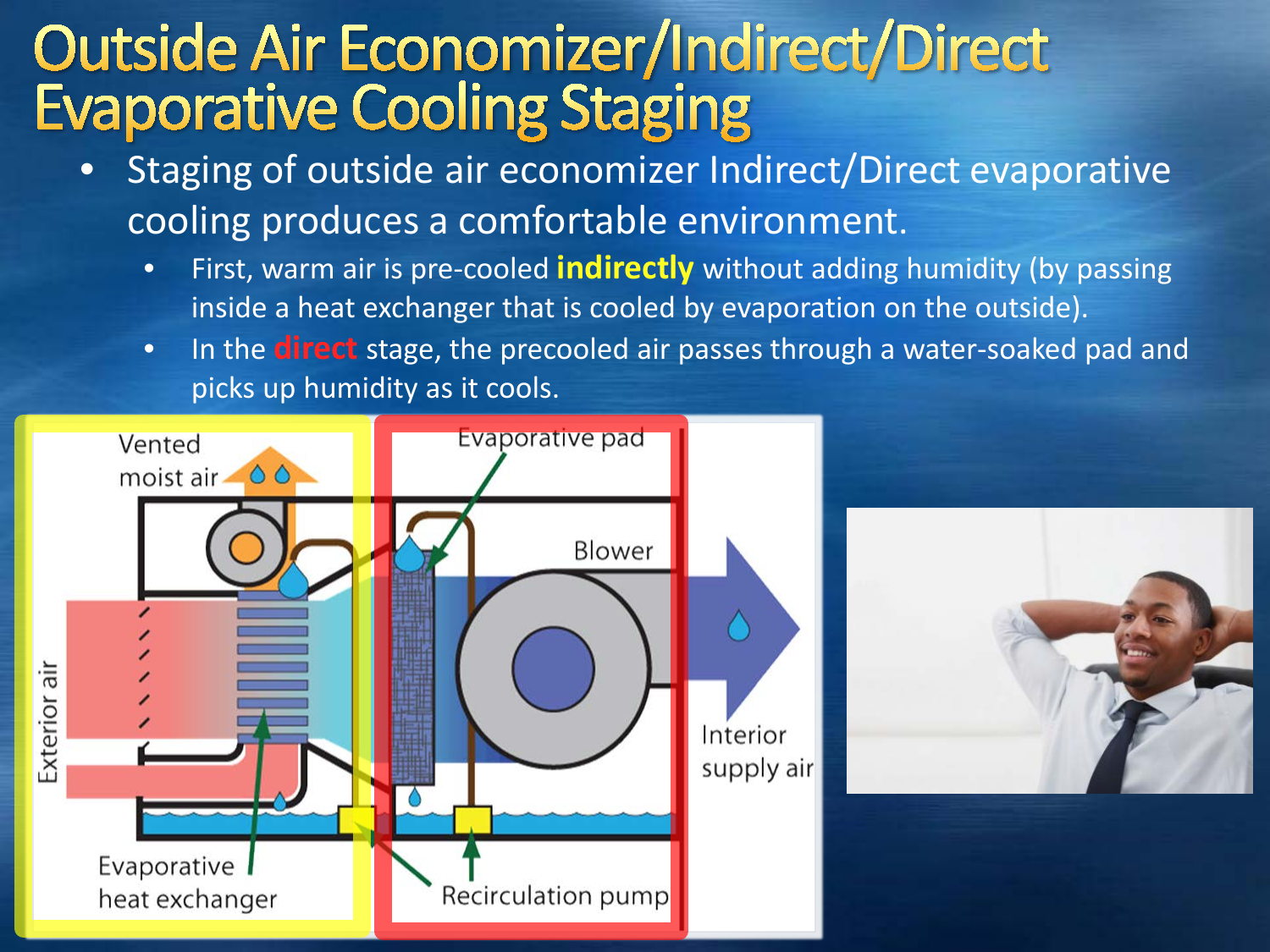# **Energy Savings**

- **Energy Savings** 
	- Annual estimated energy savings of 556,586 kWh per year.
- Cost Savings
	- This equates to at least \$30,000 per year or higher.
- Tenant's Comfort
	- Tenants are comfortable 98% of the year. Occupants are not aware of how cooling is provided to the building. The remaining 2% of the cooling season or 15 days is accommodated by relaxed expectation of comfort and/or dress attire.